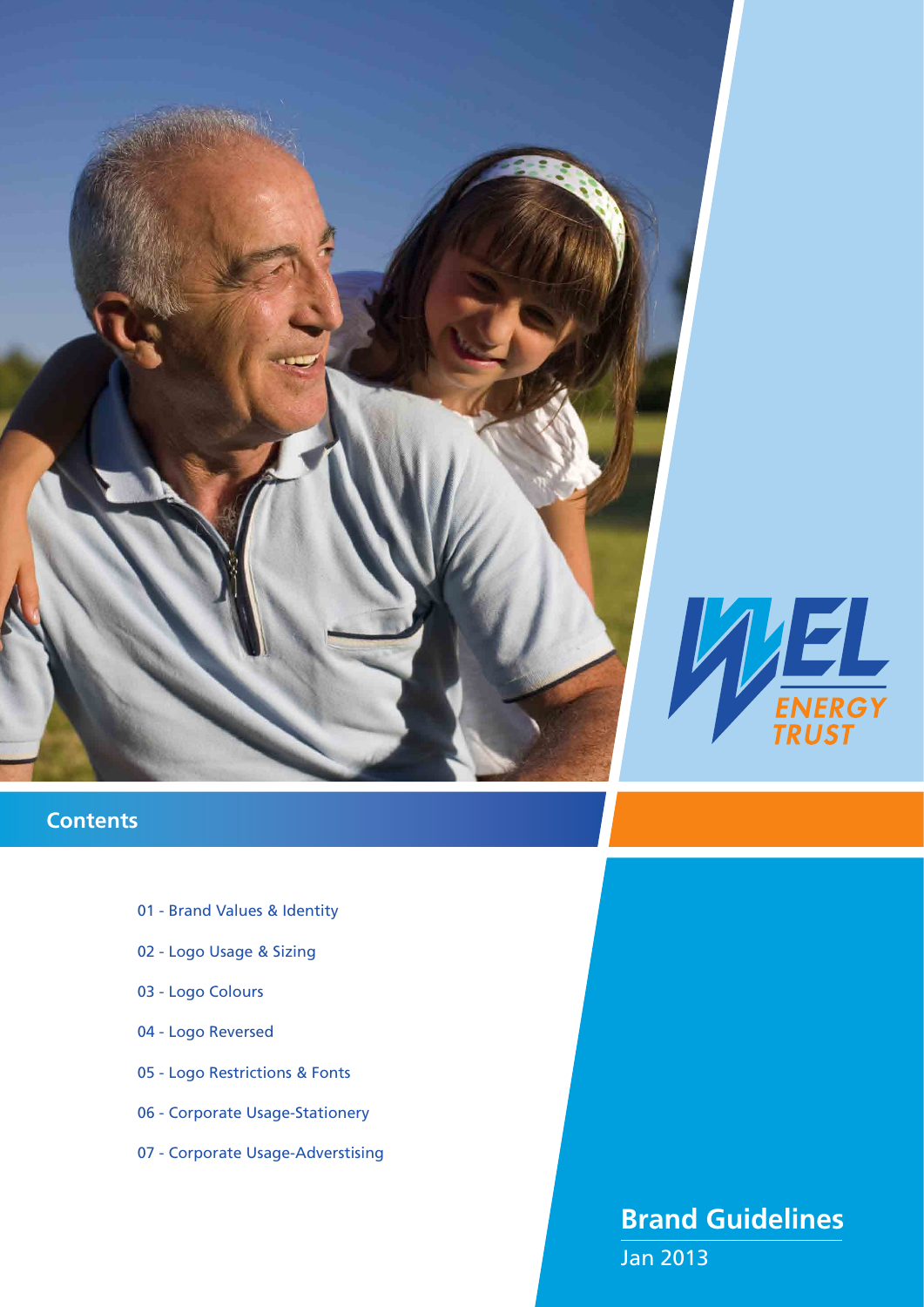Positioning Statement

*'Here for the Community'*

#### The WEL Energy Trust Story

WEL Energy Trust has a 100% shareholding, on behalf of the community, in WEL Networks Ltd. WEL Networks Ltd. owns the electricity lines and equipment in Hamilton, most of the Waikato District and a small part of the Waipa District.

Since its inception in 1993, the Trust has supported the return of nearly \$200 million to WEL Networks customers through a discount on individual electricity accounts. It has also invested nearly \$60 million in community and energy efficiency grants.

The Trust is a special purpose body with responsibilities under its Trust Deed to:

- Manage its investment in WEL Networks Ltd.
- Ensure WEL Networks Ltd. operates as a successful business.
- Have regard to customer interests in industry matters.
- Distribute surplus income at its discretion and to be accountable to the community.

#### The WEL Energy Identity

#### As a Community focused Trust.

Any images used should support the friendly, approachable, co operative and community feel of The WEL Energy **Trust** 

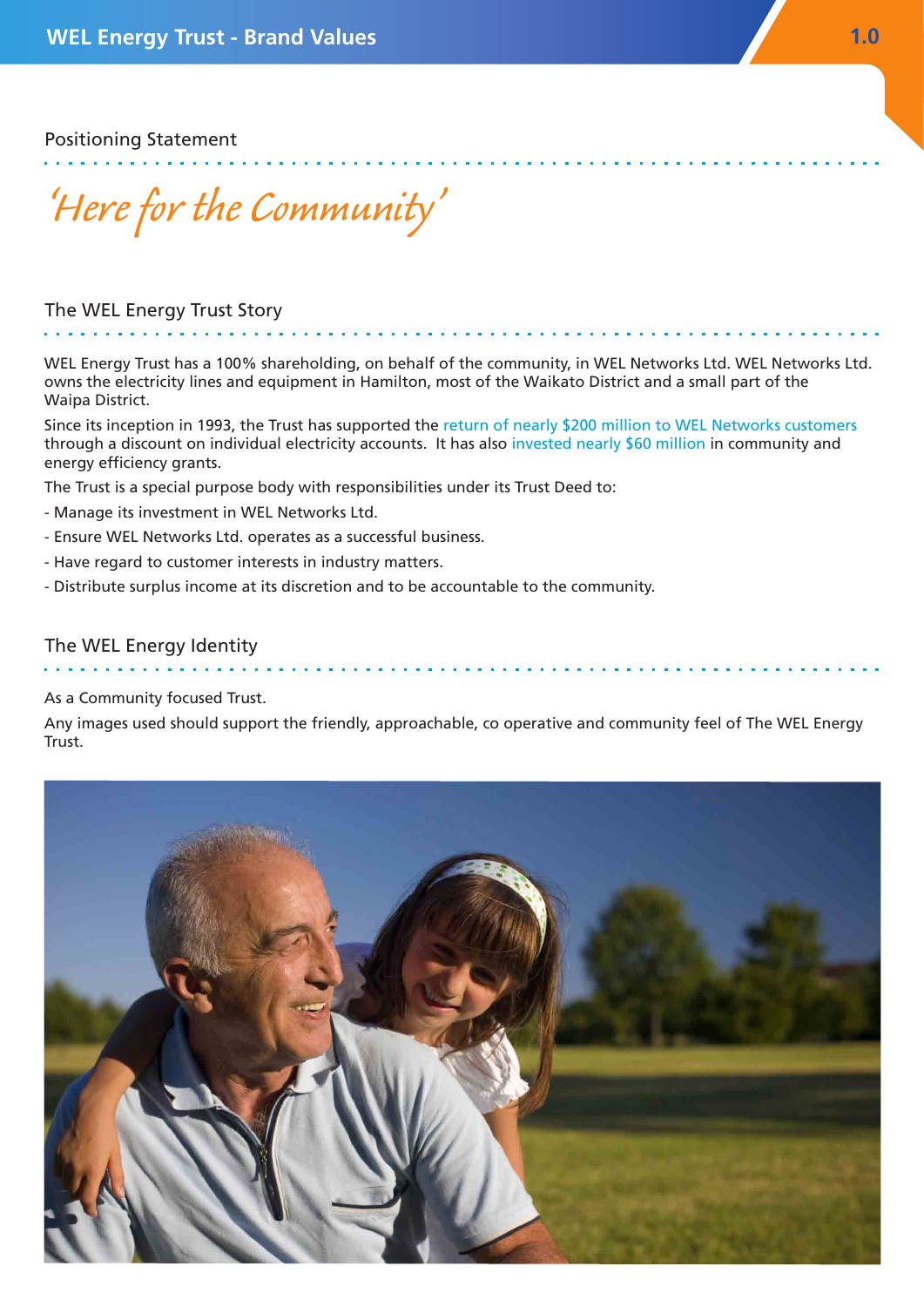This landscape logo is to be used when restricted vertical space would mean the compact logo would appear too small. This logo also has the web address, so is ideal for stand alone banners at events etc.



### Compact Logo

This compact logo is the preferred option when the landscape logo does not suit the space required for corporate work and supporting material.



## Minimum Size

Use the guides below for minimum logo sizing. Discretion must be used when logo is reversed as fill-in may happen on low density stocks.



50mm

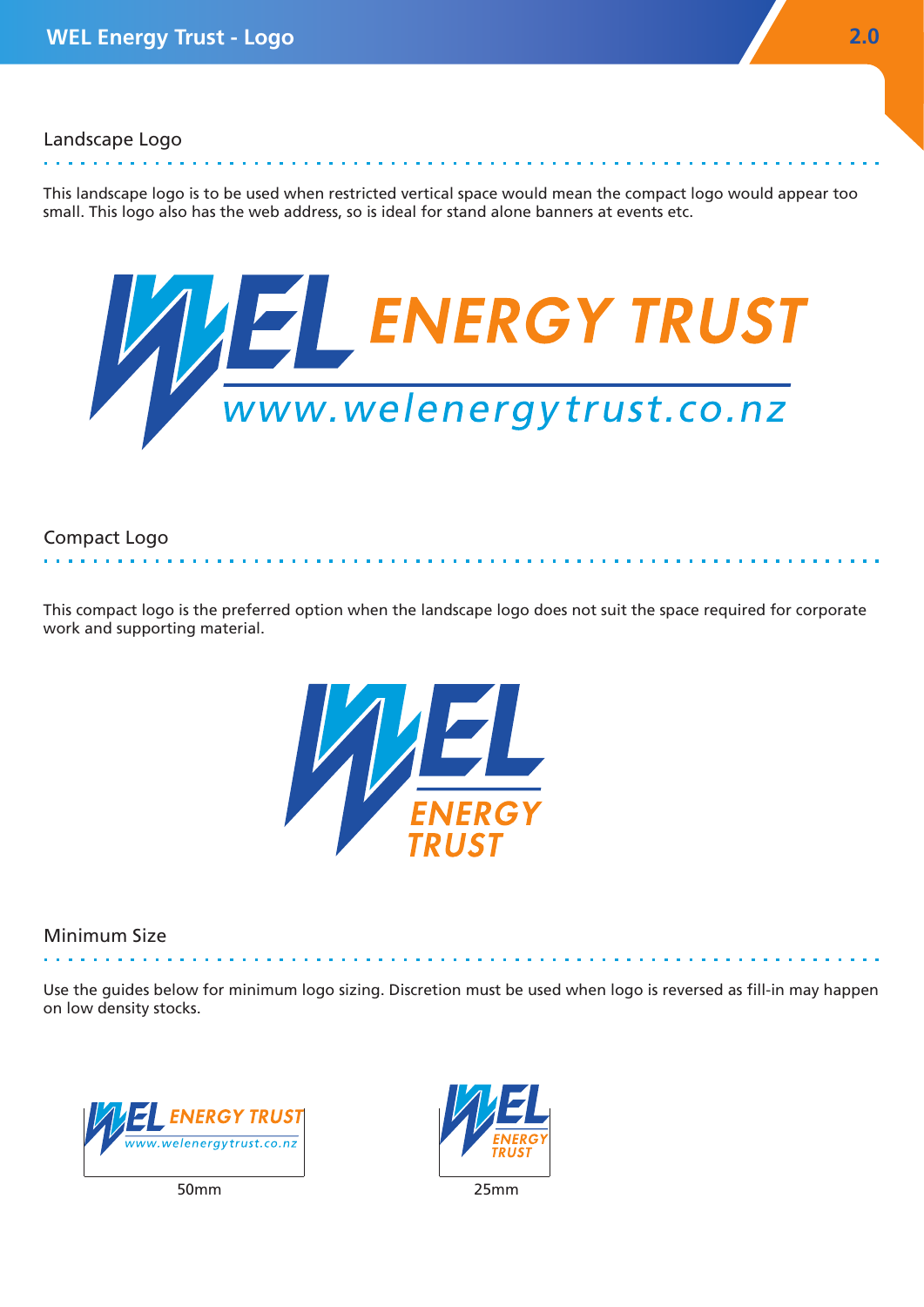### Full Colour Logo





## Single Colour Logo - Blue

Single Colour Logo - Black

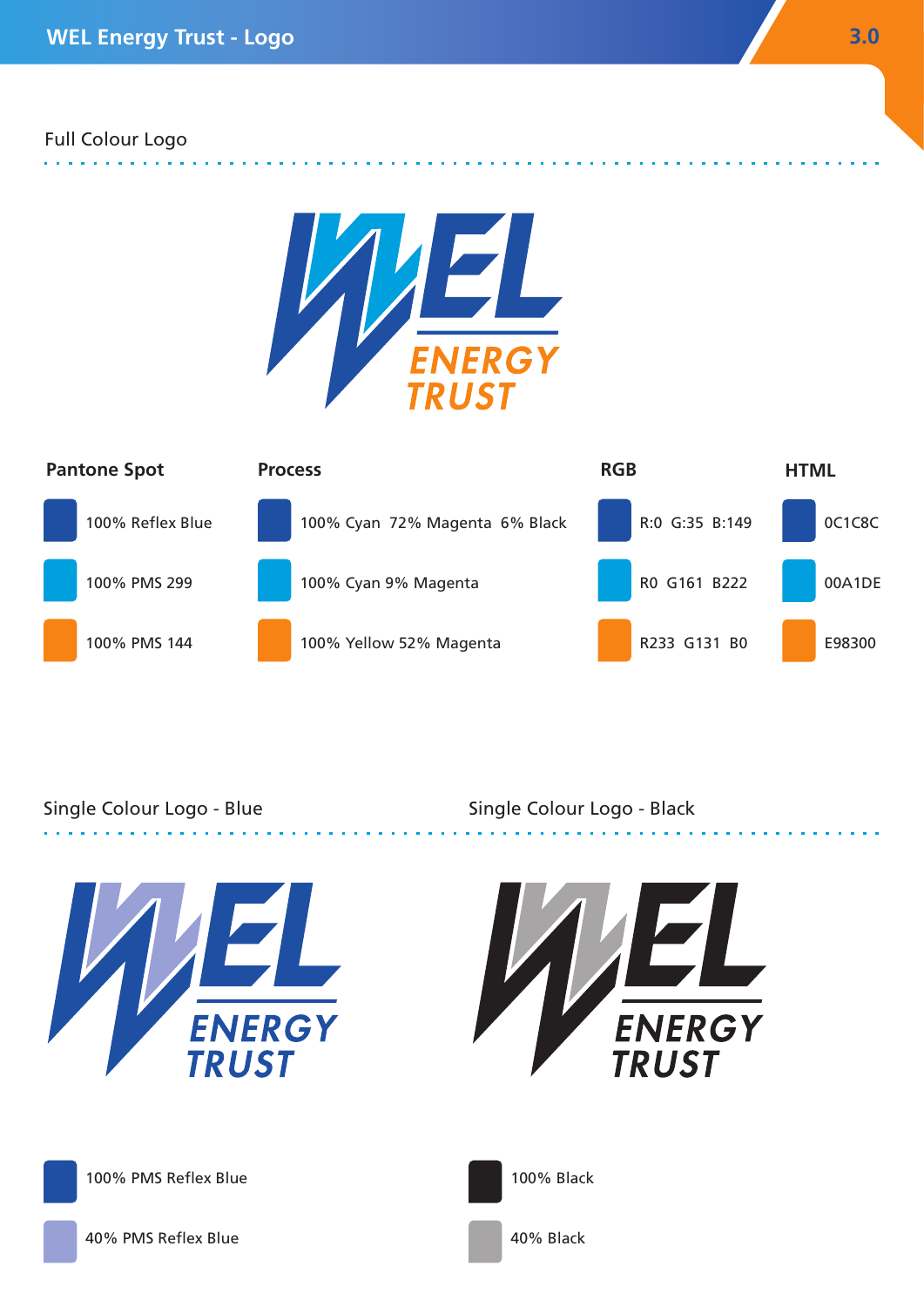á.

## Reversed Out Logo - Dark Background

Although a full colour logo is always the preferred option, alternatives maybe needed for varying backgrounds. The highest contrast between background and logo is preferred for the best legibility and recognition.



**ENERGY** 

On a dark background, the logo should be solid white.

## Reversed Out Logo - Medium Background



To ensure the best results, try different logo options until best legibility is achieved. Please contact Wel Energy Trust for enquiries on logo usage, ph:07 838 0093 or info@welenergytrust.co.nz

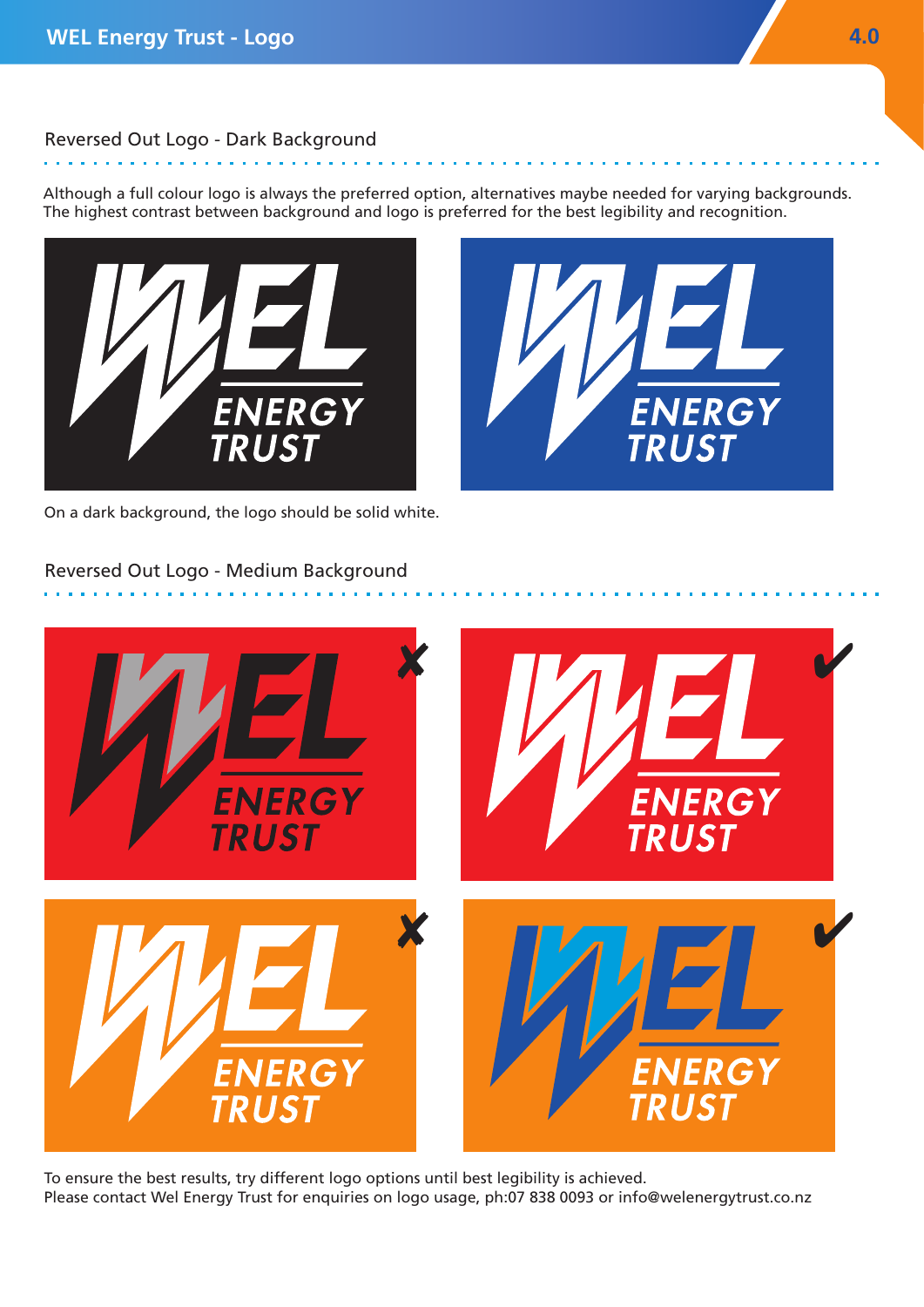#### Clear Area . . . . . . .

Clear area around the logo should be determined by the width of the 'L' bottom point to bottom point, as shown below as 'x'.





#### Fonts



Byline font is Caliban:

*'Here for the Community'*

Logo Fonts: Corporate Fonts: Frutiger 55 Roman: ABCDEFGHIJKLMNOPQRSTUVWXYZabcdefghijklmnop qrstuvwxyz1234567890?!()" **Frutiger 65 Bold: ABCDEFGHIJKLMNOPQRSTUVWXYZabcdefghijklmnop qrstuvwxyz1234567890?!()"** Frutiger 75 Black: ABCDEFGHIJKLMNOPQRSTUVWXYZabcdefghijklm nopqrstuvwxyz1234567890?!()" Frutiger 45 Light: ABCDEFGHIJKLMNOPQRSTUVWXYZabcdefghijklmnopqrstu vwxyz1234567890?!()" *Frutiger 56 Italic: ABCDEFGHIJKLMNOPQRSTUVWXYZabcdefghijklmnop qrstuvwxyz1234567890?!()"* Web Fonts: Tahoma Regular: ABCDEFGHIJKLMNOPQRSTUVWXYZabcdefghijklmnopqrst uvwxyz1234567890?!()" **Tahoma Bold:**

> **ABCDEFGHIJKLMNOPQRSTUVWXYZabcdefghijklm nopqrstuvwxyz1234567890?!()"**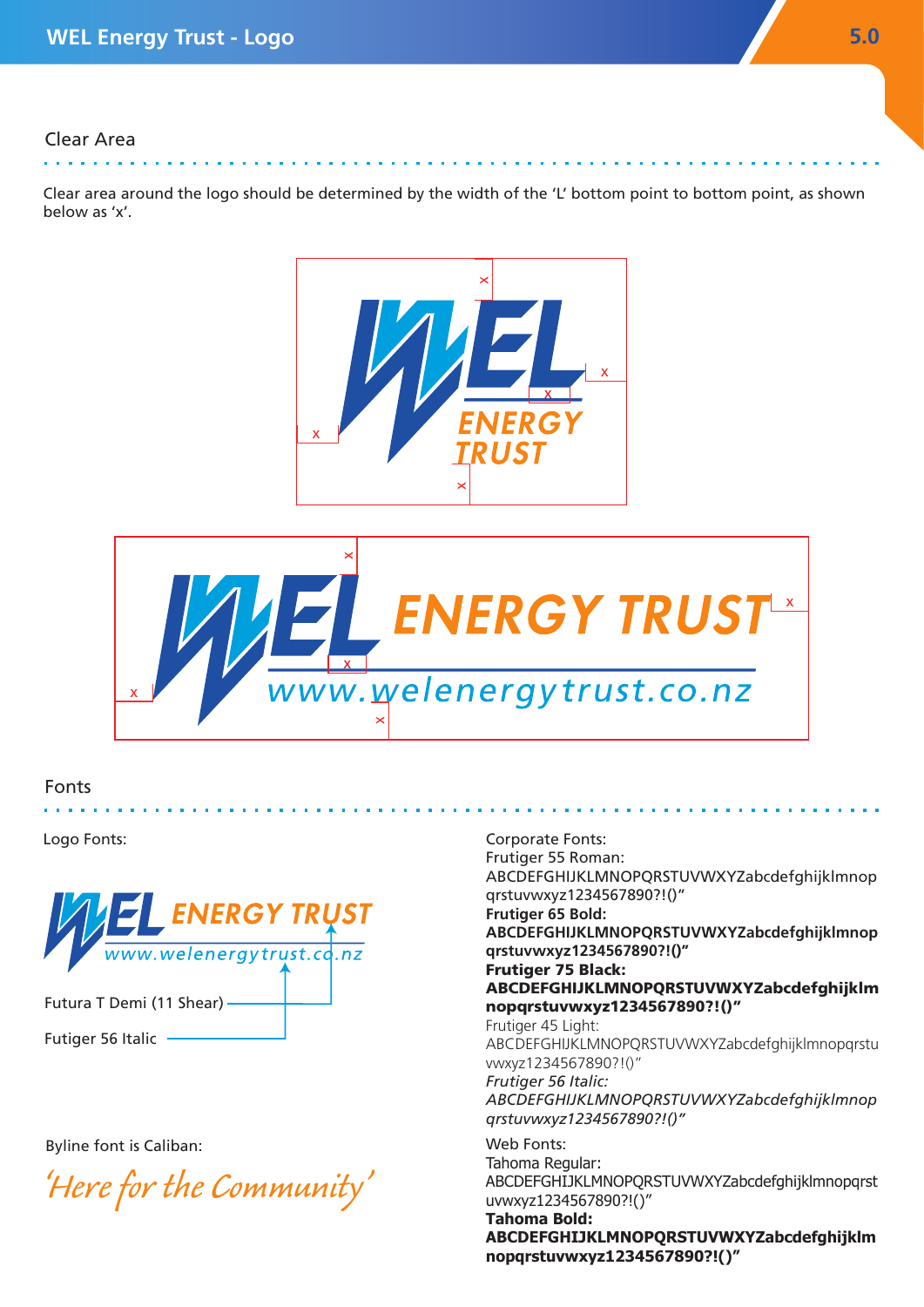## **Stationery**

**Contractor** 



Letterhead